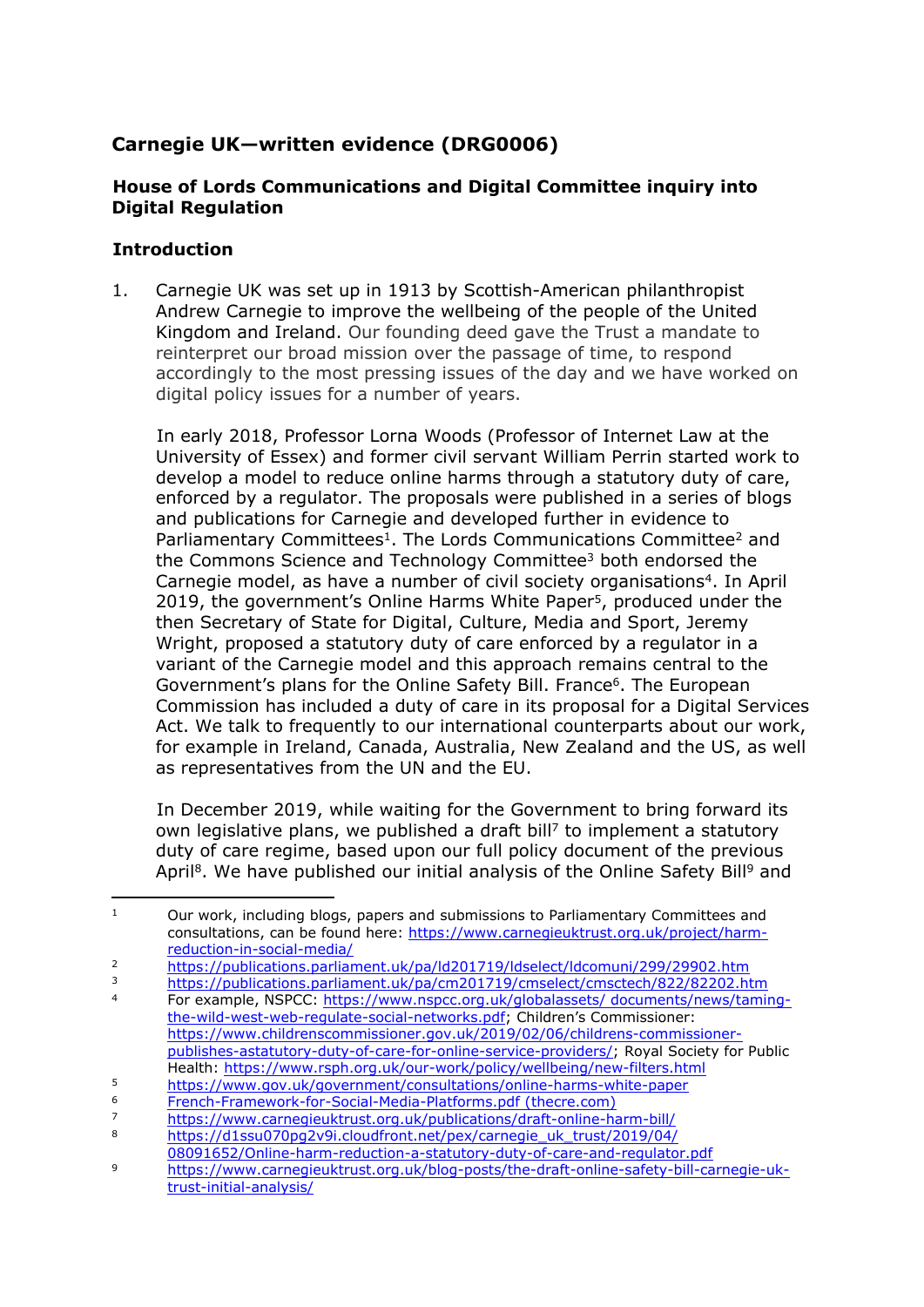our evidence to the Joint Committee on the Draft Online Safety Bill<sup>10</sup>, to which William Perrin gave evidence on 23rd September 2021.<sup>11</sup>

**2. We welcome the Committee's inquiry into Digital Regulation. We set out our responses to each of the questions posed below and provide links to our work throughout, where relevant. We would be happy to speak further to the Committee members, either formally or informally, as their deliberations progress.**

*Question 1: how well co-ordinated is digital regulation? How effective is the Digital Regulation Co-operation Forum?*

- 3. It is too early to judge the effectiveness of the Digital Regulation Cooperation Forum since it has only been formally in operation since April this year. And, while it brings together the main regulators responsible for many aspects of the digital world, there is little "digital-specific" regulation currently in force (with the exception of Data Protection) for it to cooperate on either.
- 4. How the regulatory bodies work together will in large part depend upon the personalities and incentives of their senior management - both those appointed by the Secretary of State and senior executive leaders. Government Departments making appointments should consider this in job specifications. Appointing a 'lone wolf'-type at one regulator will have a knock-on effect to the efficacy of the others and to the functioning of markets and consumer welfare. A simple change might be ensuring reciprocal duties to co-operate in digital matters as relevant legislation is amended.
- 5. That said, the Forum and the Government's Plan for Digital Regulation are a welcome first step in providing the strategic oversight and architecture required for what is a complex and fast-moving regulatory environment. The DRCF formalises a mechanism for joint working and information-sharing which was fairly well established between these three regulators (the ICO, CMA and Ofcom) in respect of "digital" issues, but which is not a totally new development; see, for example, co-operation in relation to competition (e.g. concurrency rules). We very much welcome the formal addition of the FCA from April this year. The mechanism confirms the growing priority and expanding scale of the challenge for the Government and its regulatory bodies in addressing the impact of digital technology on all our lives. The broad strategic priorities for the DRCF's first year, as set out in their 2021-22 work plan,<sup>12</sup> are broadly correct. The commitment to a consideration of how "planned new regimes for online regulation may interact with wider existing regulation such as financial regulation, intellectual property rights and content regulation (including advertising content regulated by the ASA)" is very welcome as is the fact

<sup>10</sup> [https://d1ssu070pg2v9i.cloudfront.net/pex/pex\\_carnegie2021/2021/10/](https://d1ssu070pg2v9i.cloudfront.net/pex/pex_carnegie2021/2021/10/06120715/Evidence-Joint-Committee.pdf) [06120715/Evidence-Joint-Committee.pdf](https://d1ssu070pg2v9i.cloudfront.net/pex/pex_carnegie2021/2021/10/06120715/Evidence-Joint-Committee.pdf)

<sup>11</sup> <https://committees.parliament.uk/event/5556/formal-meeting-oral-evidence-session/><br>12 https://www.gov.uk/government/publications/digital-regulation-cooperation-forum-

[https://www.gov.uk/government/publications/digital-regulation-cooperation-forum](https://www.gov.uk/government/publications/digital-regulation-cooperation-forum-workplan-202122)[workplan-202122](https://www.gov.uk/government/publications/digital-regulation-cooperation-forum-workplan-202122)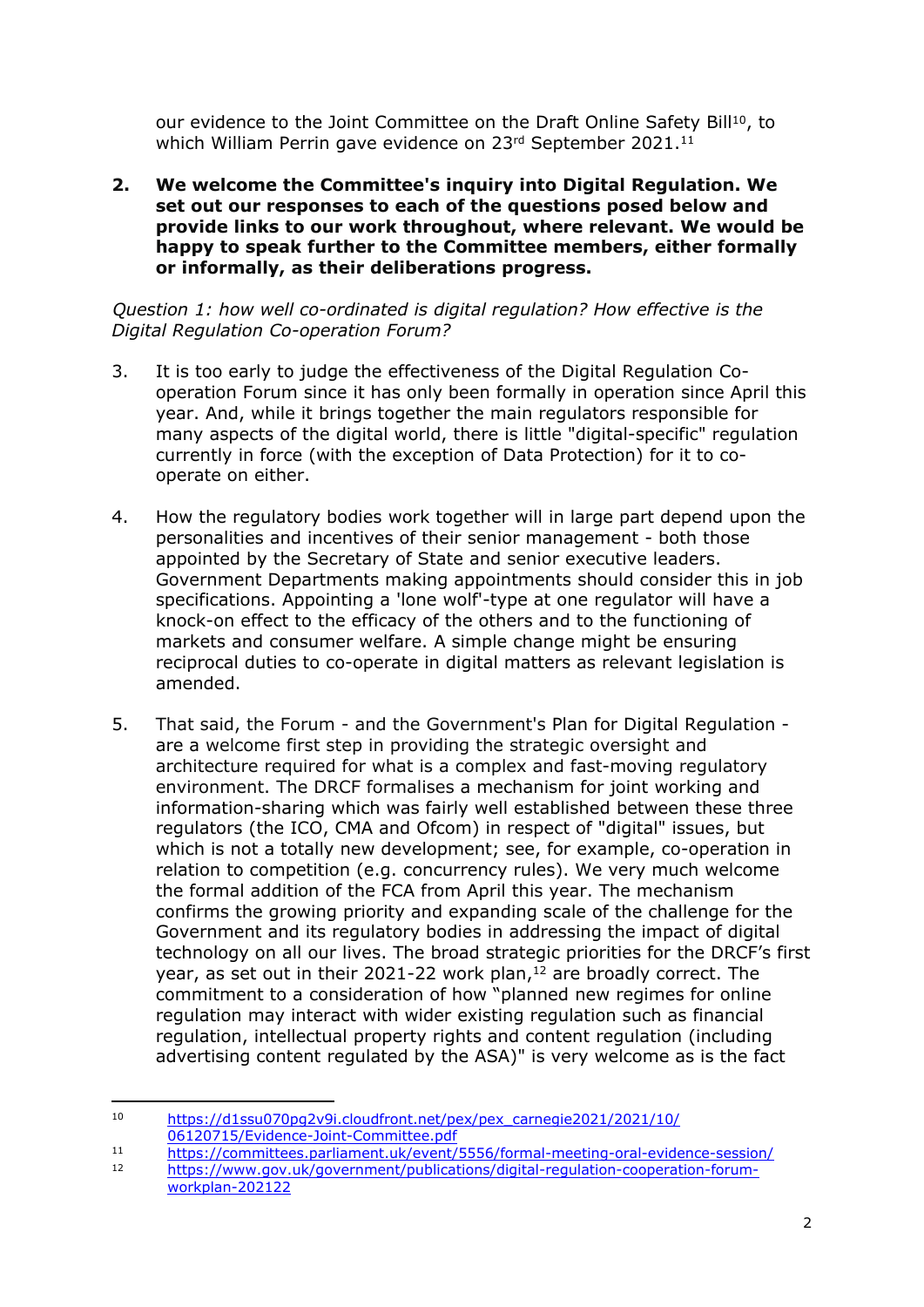that the DRCF is "considering a range of ideas about statutory support for co-operation and changes to our information-sharing arrangements".

- 6. However, a mechanism for joining up through a forum such as this is not in and of itself – enough to address the harms that can emerge to users and consumers in the gaps between existing regulation nor without a mechanism to ensure that the overarching legislative and regulatory landscape, and the powers it confers on the regulatory bodies within it, is designed to be coherent itself. We believe there is an opportunity to make this work better in relation specifically to Online Harms and would wish to see DRCF members focus urgently on this aspect so that the Government's Online Safety Bill can be as effective as possible upon introduction.
- 7. As per our work on regulatory interlock (see annex), we believe the draft Online Safety Bill needs to include measures which ensure the co-operation of regulators across all the harms that arise online, so that Ofcom can seek out and act on expertise and evidence of harm that sits in other regulators without becoming overburdened itself.<sup>13</sup>
- 8. A final point on the challenges for the DRCF: the Government appears to be engaged in a period of intensive strategy and policy generation across a number of digital and tech spheres. For instance, its "New Direction" proposals to reform the Data Protection landscape<sup>14</sup> and the new AI Strategy<sup>15</sup> have been launched since summer recess, and the AI strategy itself refers to "interconnected work of government" (p12), listing 10 examples, including: the Plan for Growth<sup>16</sup> and recent Innovation Strategy;<sup>17</sup> the Integrated Review;<sup>18</sup> the National Data Strategy;<sup>19</sup> the Plan for Digital Regulation;<sup>20</sup> a review of the UK's large-scale computing ecosystem;<sup>21</sup> the upcoming National Cyber Strategy; a new Digital Strategy; a new Defence AI centre; and the upcoming National Resilience Strategy.<sup>22</sup> Add to that, the draft Online Safety Bill;<sup>23</sup> the Home Office's imminent Fraud Action

 $13$  Our regulatory interlock proposal focuses on cooperation between regulators, for example where there are two regulators with different powers/duties in different fields but who need to work together to solve a problem (e.g. if FCA asked OFCOM to help on financial scams by dealing with vectors for that harm in one of OFCOM's code). Other ways of working between regulators include co-designation (mentioned briefly in the Government response to the Online Harms White Paper in Dec 2020 but not featured in the draft Bill); this is a form of delegation where OFCOM has powers/duties but asks another body to exercise them (e.g. in advertising). Another form is concurrency, where two regulators have the same responsibilities in the same field (e.g. competition in the utilities sectors).

<sup>14</sup> <https://www.gov.uk/government/consultations/data-a-new-direction><br>15 https://accets.publicbing.consise.gov.uk/government/uploads/ovetom

<sup>15</sup> [https://assets.publishing.service.gov.uk/government/uploads/system/uploads/](https://assets.publishing.service.gov.uk/government/uploads/system/uploads/attachment_data/file/1019531/National_AI_Strategy__accessible_.pdf) [attachment\\_data/file/1019531/National\\_AI\\_Strategy\\_\\_accessible\\_.pdf](https://assets.publishing.service.gov.uk/government/uploads/system/uploads/attachment_data/file/1019531/National_AI_Strategy__accessible_.pdf)

<sup>16</sup> <https://www.gov.uk/government/publications/build-back-better-our-plan-for-growth>

[https://www.gov.uk/government/publications/uk-innovation-strategy-leading-the-future](https://www.gov.uk/government/publications/uk-innovation-strategy-leading-the-future-by-creating-it)[by-creating-it](https://www.gov.uk/government/publications/uk-innovation-strategy-leading-the-future-by-creating-it)

<sup>18</sup> [https://www.gov.uk/government/publications/global-britain-in-a-competitive-age-the](https://www.gov.uk/government/publications/global-britain-in-a-competitive-age-the-integrated-review-of-security-defence-development-and-foreign-policy)[integrated-review-of-security-defence-development-and-foreign-policy](https://www.gov.uk/government/publications/global-britain-in-a-competitive-age-the-integrated-review-of-security-defence-development-and-foreign-policy)

<sup>19</sup> <https://www.gov.uk/government/publications/uk-national-data-strategy>

<sup>20</sup> [https://www.gov.uk/government/publications/digital-regulation-driving-growth-and](https://www.gov.uk/government/publications/digital-regulation-driving-growth-and-unlocking-innovation)[unlocking-innovation](https://www.gov.uk/government/publications/digital-regulation-driving-growth-and-unlocking-innovation)

<sup>21</sup> [https://assets.publishing.service.gov.uk/government/uploads/system/uploads/](https://assets.publishing.service.gov.uk/government/uploads/system/uploads/attachment_data/file/1018875/UK_Computing_report_-_Final_20.09.21.pdf) [attachment\\_data/file/1018875/UK\\_Computing\\_report\\_-\\_Final\\_20.09.21.pdf](https://assets.publishing.service.gov.uk/government/uploads/system/uploads/attachment_data/file/1018875/UK_Computing_report_-_Final_20.09.21.pdf)

<sup>22</sup> [https://www.gov.uk/government/consultations/national-resilience-strategy-call-for](https://www.gov.uk/government/consultations/national-resilience-strategy-call-for-evidence)[evidence](https://www.gov.uk/government/consultations/national-resilience-strategy-call-for-evidence)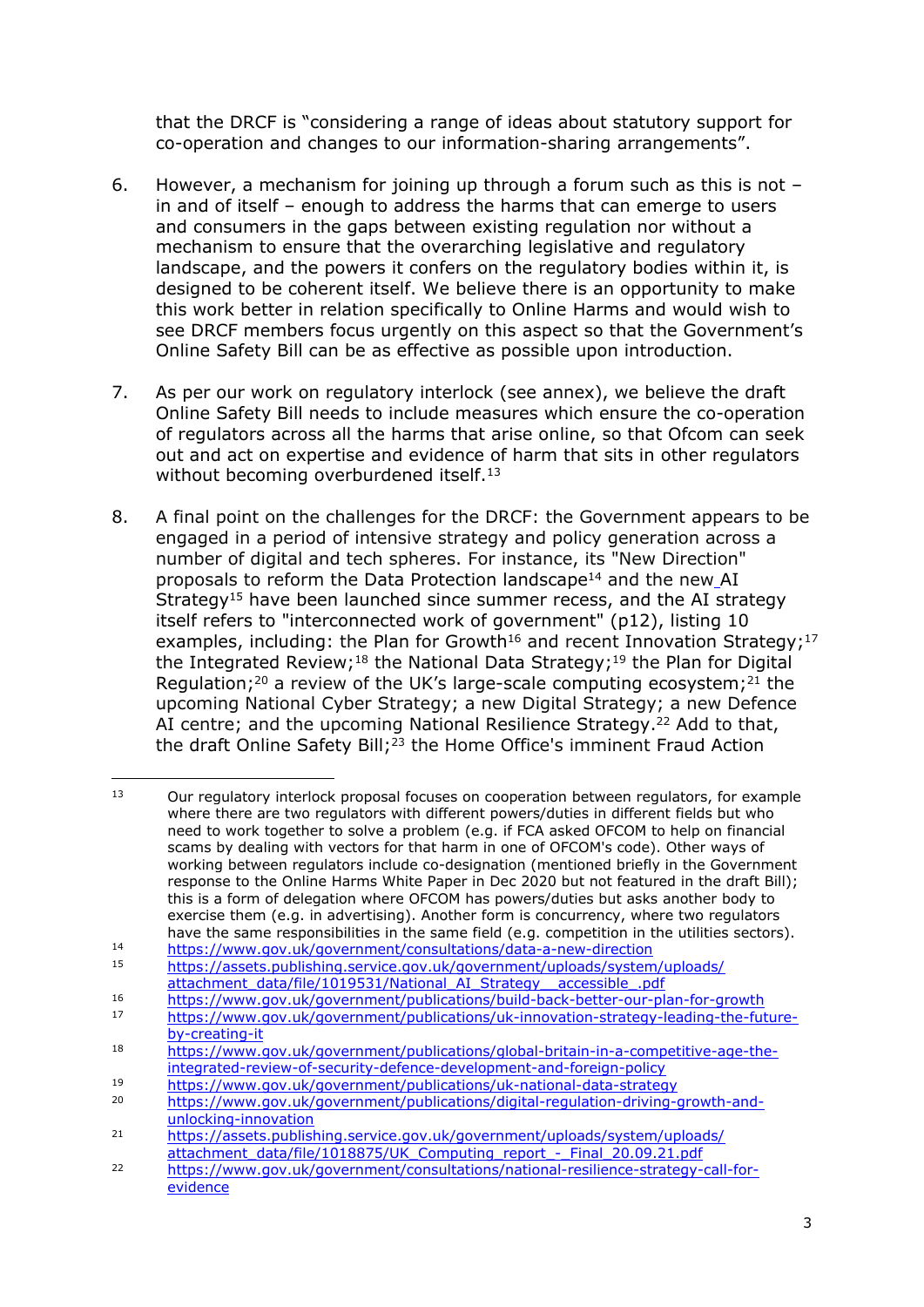Plan;<sup>24</sup> the long-awaited review of Online Advertising;<sup>25</sup> BEIS's review of competition and consumer policy;<sup>26</sup> the new Digital Markets<sup>27</sup> regime and the Elections Bill,<sup>28</sup> and the scale of "co-operation" required to fully cover this landscape to ensure effective "digital" regulation is apparent.

9. That said, we do not underestimate the task facing government in response to fast-paced technological changes and emerging harms associated with them; and, we commend the Government's recent "Plan for Digital Regulation" as a first step in articulating the challenge and the principles by which this will be addressed. However, we wonder whether there is enough of a strategic view, at the top of Government, as to how digital regulation should operate, what the priorities are for the UK in the next five years and the critical path to achieving it. A graphic to illustrate this (or indeed to capture all the current and planned pieces of work to understand, at a glance, the complex landscape the Government is creating) might help focus minds. Without that, the mass of strategies, policy documents and programmes of work will keep growing without the interdependencies and the impact (both on business as well as consumers) being truly assessed and evaluated, never mind the unintended consequences of reforms in one area failing to take account of existing protections in another.

*Question 2: Do regulators have the powers and capabilities, including expertise, to keep pace with developments? What is the appropriate balance between giving regulators flexibility and providing clarity in legislation?*

- 10. We refer the Committee to our proposal on "regulatory interlock" (see annex) which enables the growth of regulatory frameworks across a broad range of areas without overburdening one single regulator or complicating the remits of its counterparts. We are disappointed that there is no such mechanism, either for co-designation or for collaboration, within the draft Online Safety Bill, particularly given the calls for fraud, scams and the sale of unsafe or faulty products to be included in its scope and the clear case made by the FCA, City of London Police and other financial sector bodies for action in these areas. The Government is right not to want a "Christmas Tree Bill" nor to sink Ofcom with a remit that is too broad too soon; our proposal would however enable the wider regulatory system in the UK to work together to address the real and present harms that occur to online users (and, applied more broadly, to all customers and citizens whose lives are impacted in any way by digital technologies) and to build in the futureproofing and flexibility required to keep pace with developments.
- 11. However, we would flag to the Committee that the Government's intentions, as set out in its recent "Plan for Regulation" may not be entirely

<sup>23</sup> <https://www.gov.uk/government/publications/draft-online-safety-bill>

<sup>&</sup>lt;sup>24</sup> <https://questions-statements.parliament.uk/written-questions/detail/2021-05-11/566><br>https://www.gov.uk/government/publications/online\_advertising\_call\_for\_ovidence/online

<sup>25</sup> [https://www.gov.uk/government/publications/online-advertising-call-for-evidence/online](https://www.gov.uk/government/publications/online-advertising-call-for-evidence/online-advertising-call-for-evidence)[advertising-call-for-evidence](https://www.gov.uk/government/publications/online-advertising-call-for-evidence/online-advertising-call-for-evidence)

<sup>26</sup> [https://www.gov.uk/government/consultations/reforming-competition-and-consumer](https://www.gov.uk/government/consultations/reforming-competition-and-consumer-policy)[policy](https://www.gov.uk/government/consultations/reforming-competition-and-consumer-policy)

<sup>27</sup> [https://www.gov.uk/government/consultations/a-new-pro-competition-regime-for-digital](https://www.gov.uk/government/consultations/a-new-pro-competition-regime-for-digital-markets)[markets](https://www.gov.uk/government/consultations/a-new-pro-competition-regime-for-digital-markets)

<sup>28</sup> <https://bills.parliament.uk/bills/3020>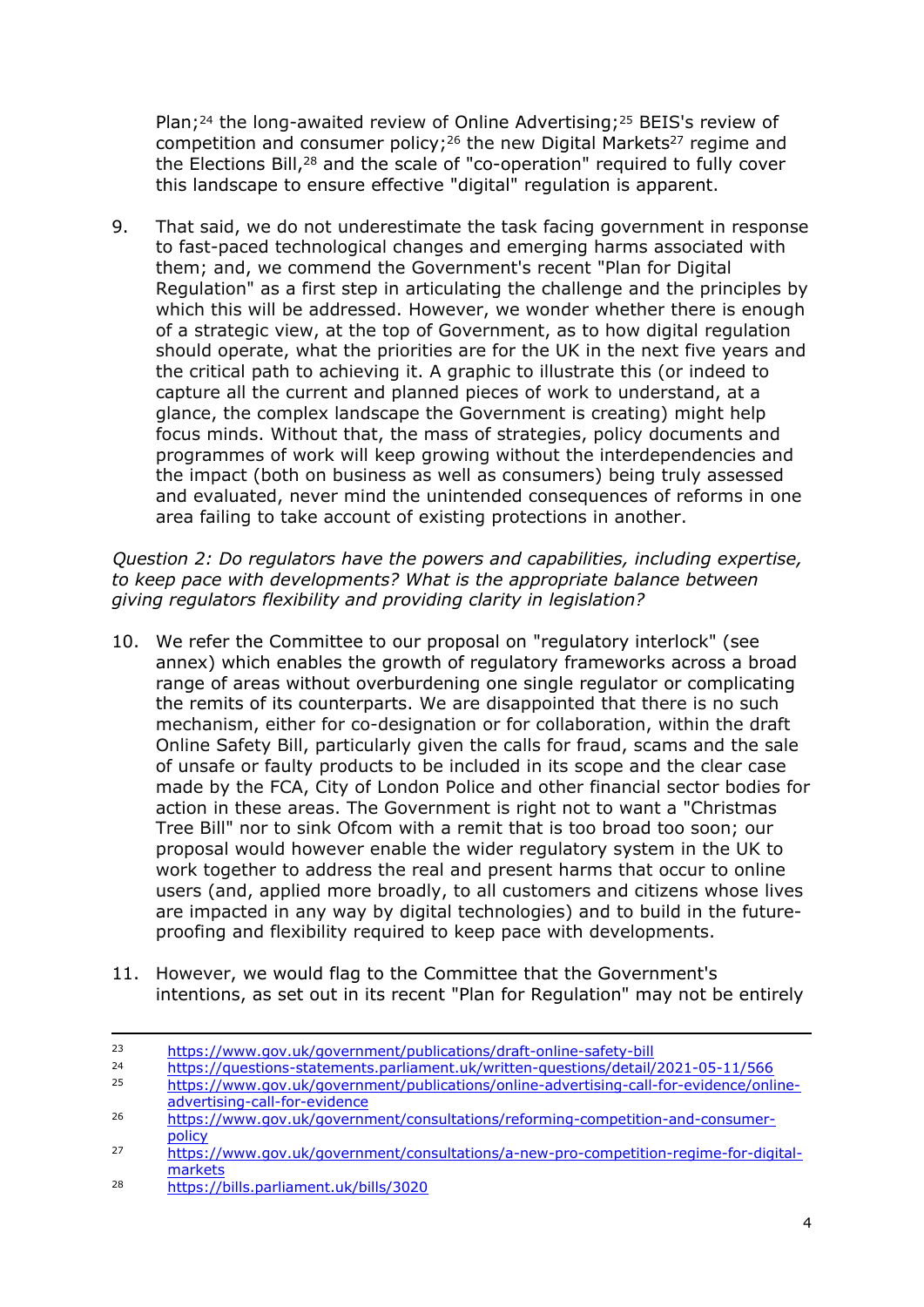congruent with the Committee's concern about regulators keeping pace with developments. Under one of the Plan's three main principles - to "**actively promote innovation**" - it notes that "we will seek to remove unnecessary regulations and burdens where possible". While we are not advocates of unnecessary regulation by any means, we do ask whether the government feels that there is already enough *necessary* regulation in a sector where issues relating to data privacy and data protection, surveillance, algorithmic bias, unfair competition and a lack of consumer protection all need to be better addressed. There is also the risk introducing gaps or contradictions if regulations are removed too quickly or without taking account of the wider strategic purpose. Regulation can provide a secure space for innovators to work and allow more risky innovation than would be publicly acceptable in controversial areas, while taking account of the fact that people are rightly concerned about data protection and safety of children and young people.

- 12. There are two stand out examples of this in the UK flowing from regulation of human fertilisation and embryology. The early 1980s Warnock framework that limited experimentation on human embryos allowed that experimentation to proceed without public backlash. Then, 15 years, later the team at Roslyn was able to clone a mammalian embryo with little public disquiet working in an ethical regulatory framework that drew on the 1980s breakthrough. By contrast, Dolly the sheep was greeted with some horror in the USA, with President Clinton questioning whether we should 'play god'. The UK science establishment learned a great deal from scientific innovation failures in the 1990s, in particular GM foods where public confidence was lost due to the perceived lack of a regulatory framework. This led to a tight, innovation-minded adaptation of the precautionary principle to inform regulators by a UK cross-government committee which we commend to the Government<sup>29</sup>. Applying the precautionary principle in relation to the regulation of novel technologies is advisable: it is perfectly possible to regulate to protect against harm to consumers while encouraging innovation.
- 13. The UK has also seen some tragedies in experimental facilities where controls may have been lax - the 2007 foot and mouth disease outbreak from Pirbright Laboratories, the 1977 Dounreay sodium explosion scattering radioactive material around the local area (still causing problems decades later) and - admittedly a special case – the Windscale Fire. Without rigorous safety standards modern versions of such events could occur, in particular as software is increasingly embedded in physical devices - cars, drones, weapons etc.
- 14. The UK is well-placed to learn from regulatory successes enabling innovation and innovation that went too far leading to a public backlash regulation should always consider how to help innovators not lose public

<sup>29</sup> See ILGRA paper here; [https://webarchive.nationalarchives.gov.uk/ukgwa/20190701152341/https://www.hse.gov](https://webarchive.nationalarchives.gov.uk/ukgwa/20190701152341/https:/www.hse.gov.uk/aboutus/meetings/committees/ilgra/pppa.htm) [.uk/aboutus/meetings/committees/ilgra/pppa.htm](https://webarchive.nationalarchives.gov.uk/ukgwa/20190701152341/https:/www.hse.gov.uk/aboutus/meetings/committees/ilgra/pppa.htm) The application of the precautionary principle to decisions on regulation of emerging technology is also discussed in our full reference paper (2019): [https://www.carnegieuktrust.org.uk/publications/online-harm](https://www.carnegieuktrust.org.uk/publications/online-harm-reduction-a-statutory-duty-of-care-and-regulator/)[reduction-a-statutory-duty-of-care-and-regulator/](https://www.carnegieuktrust.org.uk/publications/online-harm-reduction-a-statutory-duty-of-care-and-regulator/)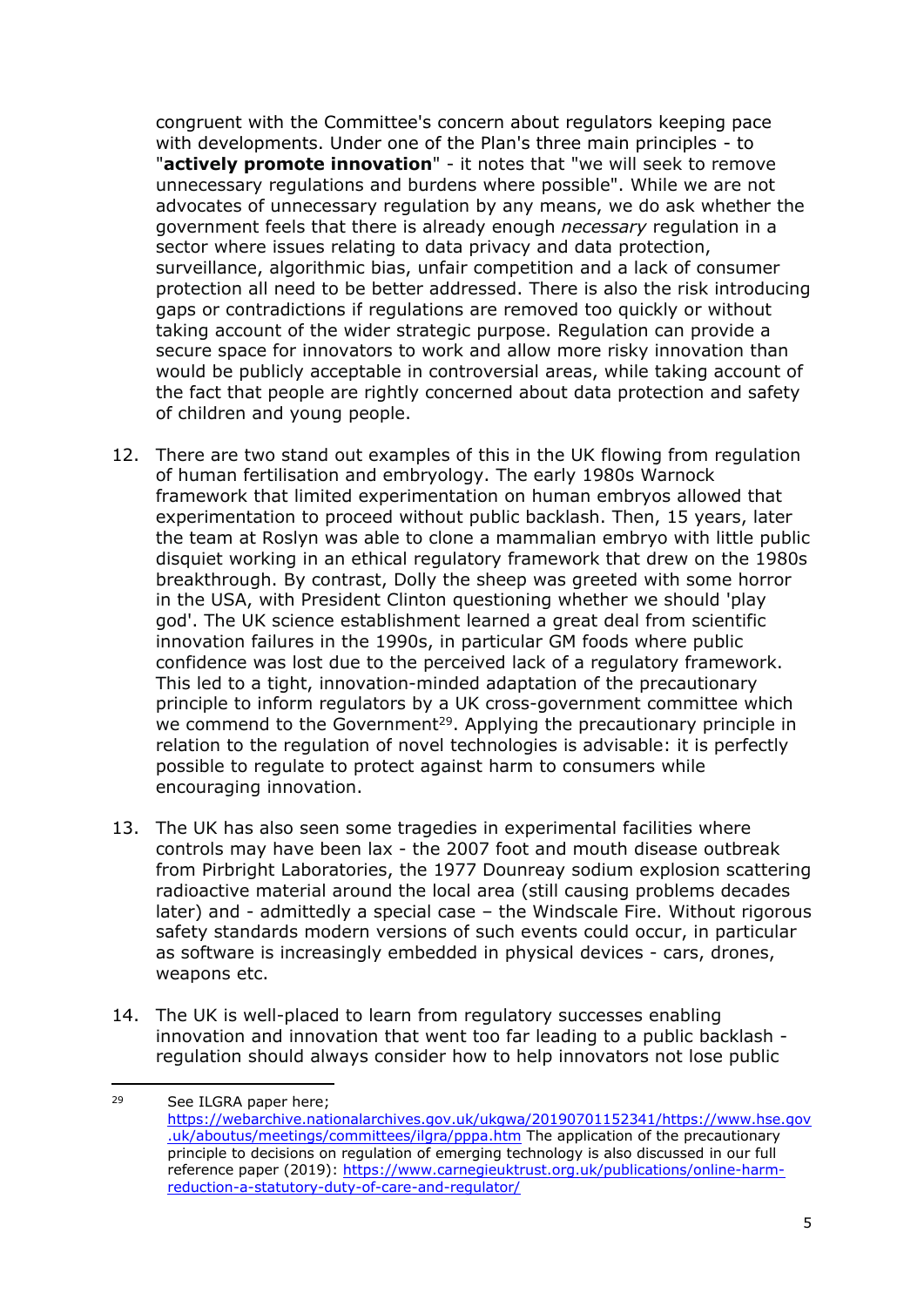confidence. And, regulation for innovation should not undermine the physical safety of workplaces and the duty to others affected by the workplace set out in the statutory duty of care in the Health and Safety at Work Act 1974.

15. Clarity in detailed legislation is particularly illusory in fast moving fields such as digital. Parliament can't make specific laws fast enough to keep up. This is why Carnegie advocates for a statutory duty of care which provides an overarching framework within which innovators can take decisions to innovate while not harming the public.

#### *Question 3: How effective is digital regulators' horizon scanning? How could this be improved?*

- 16. The DRCF plan of work identifies a number of live and emerging issues, and the CMA is an exemplar in identifying sources of consumer harm, compiling evidence and pushing the Government to respond.
- 17. However, horizon-scanning is not the necessarily the pressing issue here. As set out above, the proliferation of proposals, consultations, strategies and reviews has not been matched by any real progress in developing or implementing any actual regulation. The Online Safety Bill has been four years in development (since proposals were first mooted in the Internet Safety Strategy in 2017) and we are still a number of years away from the regime being operational. There is still a tendency within Government much encouraged by the social media companies, as well as start-ups and tech industry trade bodies - to deem that regulating technology is "too difficult" (our work has consistently argued that it isn't). We do not argue that it is easy, but we wonder if the proliferation of "activity" across all the products Government is publishing is at best making the conceptualisation and design of effective regulation harder, and at worst, creating a diversion that suits the tech sector but fails consumers and users of digital services. There is also an inherent tension at the heart of DCMS between its dual objectives to support the growth of the UK tech sector and to protect consumers, whether across cyber security, data protection, digital markets or online harms. The Department is uniquely susceptible to sustained lobbying on the latter during its regular engagements with tech companies and trade bodies on the former - a lobbying that is opaque and unseen by the civil society and other representatives who wish to see greater regulatory progress on the latter objectives. We have no doubt that DCMS civil servants wish to make equal progress on both Departmental aims but the playing field on which they are offering Ministerial advice is far from level.

*Question 4: How effective is parliamentary oversight of digital regulation?*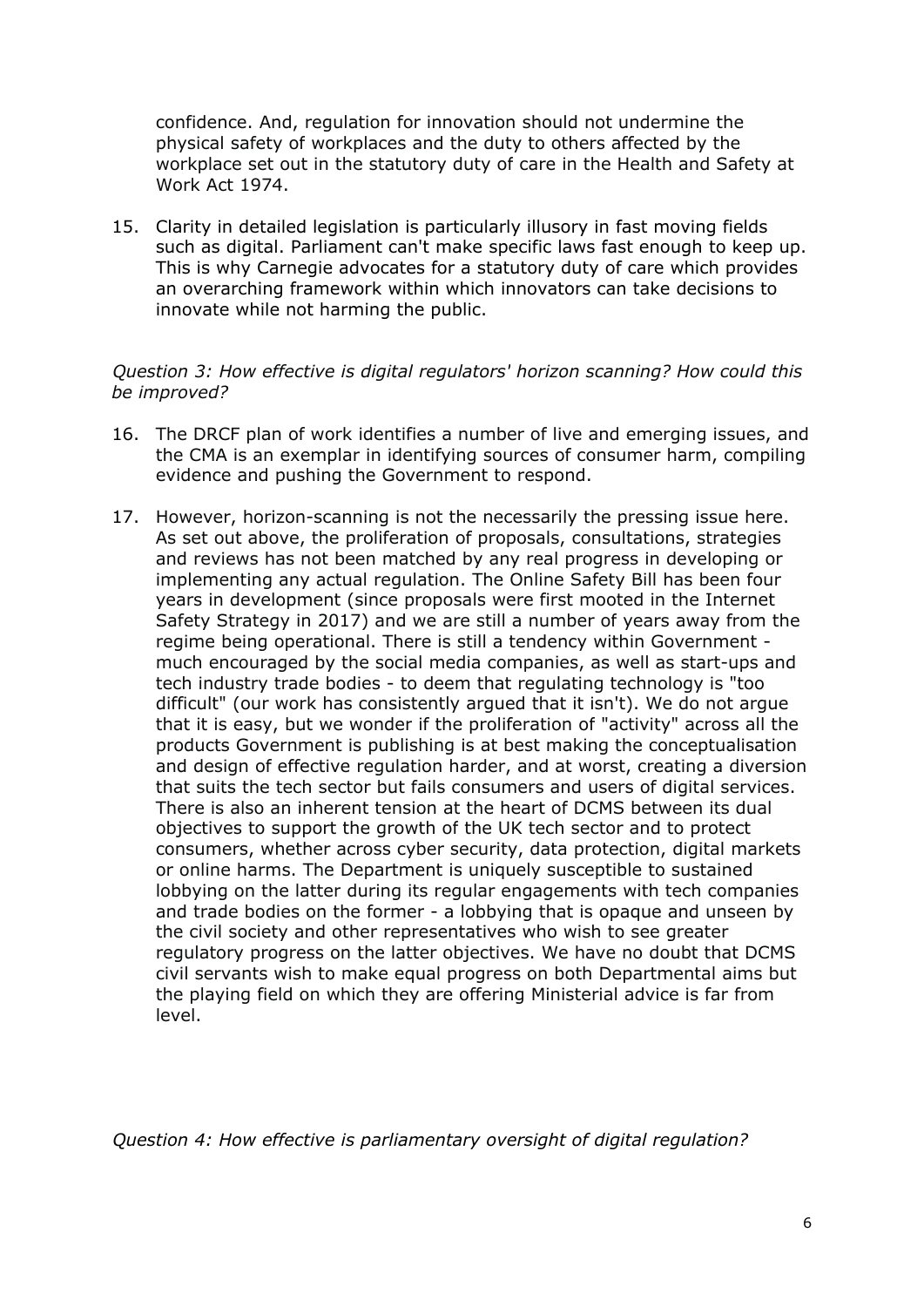18. Carnegie UK submits to many digital-related inquiries by Parliamentary committees. We judge from that perspective that greater focus and the pulling together of work might help Parliament's oversight. There is much merit in Lord Gilbert's suggestion at a recent Joint Committee hearing<sup>30</sup> that a standing Committee in Parliament should be established to monitor the implementation of the Online Safety Bill. Indeed perhaps this could go further and shadow the DRCF. We would also draw the Committee's attention to the risks where Parliamentary oversight is reduced in favour of increasing powers taken by the executive, as is the case in relation to the powers granted to the Secretary of State in the Online Safety Bill. We attach in the annex our blog<sup>31</sup> on this subject and will be providing amendments to the Bill shortly to address this.

### *Question 5: What is your view of the Committee's proposal in Regulating in a digital world for a "Digital Authority" overseen by a joint committee of Parliament*

19. We disagree with the establishment of any new bodies to take forward regulation.<sup>32</sup> The government's focus has to be on getting on with regulation itself, not the distraction and costs of establishing new organisations and the significant disruption and impact on productivity in the existing regulators as they move into new working practices. in this regard, the DRCF is a sensible step - allowing existing, highly experienced regulators, competent within their own jurisdictions, to cooperate and identify shared priorities on an equal footing without undertaking a disruptive and prolonged reorganisation of roles, responsibilities and staff. A further consideration is the fact that - given "digital" now spans all sectors and all industries, with barely an individual in the country who is not in some way affected by how it is regulated - bringing "digital" together in one place would potentially mean splitting up other policy areas (such as competition, data protection and consumer protection) which span both "digital" and "non-digital" spheres.

### *Question 6: How effectively do UK regulators co-operate with international partners? How could such co-operation be improved?*

20. With respect to the international dimension (again specifically focused on Online Harms), we would draw your attention to the relevant section from our submission to the joint Committee on the Online Safety Bill[\[332\]](undefined) and recommend the fuller arguments set out in our evidence to the Tech and Foreign Policy inquiry<sup>34</sup>. In post-Brexit Britain, we are yet to find out whether we shall be a rule-setter or a rule-taker (as Singapore styled itself

<sup>30</sup> <https://committees.parliament.uk/event/5556/formal-meeting-oral-evidence-session/>

<sup>31</sup> [https://www.carnegieuktrust.org.uk/blog-posts/secretary-of-states-powers-and-the-draft](https://www.carnegieuktrust.org.uk/blog-posts/secretary-of-states-powers-and-the-draft-online-safety-bill/)[online-safety-bill/](https://www.carnegieuktrust.org.uk/blog-posts/secretary-of-states-powers-and-the-draft-online-safety-bill/)

<sup>32</sup> See our full reference paper "Online harm reduction: a statutory duty of care and a regulator" (2019); p56 Available here: [https://d1ssu070pg2v9i.cloudfront.net/pex/pex\\_carnegie2021/2019/04/06084627/Online](https://d1ssu070pg2v9i.cloudfront.net/pex/pex_carnegie2021/2019/04/06084627/Online-harm-reduction-a-statutory-duty-of-care-and-regulator.pdf)[harm-reduction-a-statutory-duty-of-care-and-regulator.pdf](https://d1ssu070pg2v9i.cloudfront.net/pex/pex_carnegie2021/2019/04/06084627/Online-harm-reduction-a-statutory-duty-of-care-and-regulator.pdf)

<sup>33</sup> <https://committees.parliament.uk/writtenevidence/39242/html/><br>34 https://committees.parliament.uk/writtenevidence/35708/html/ <https://committees.parliament.uk/writtenevidence/35708/html/>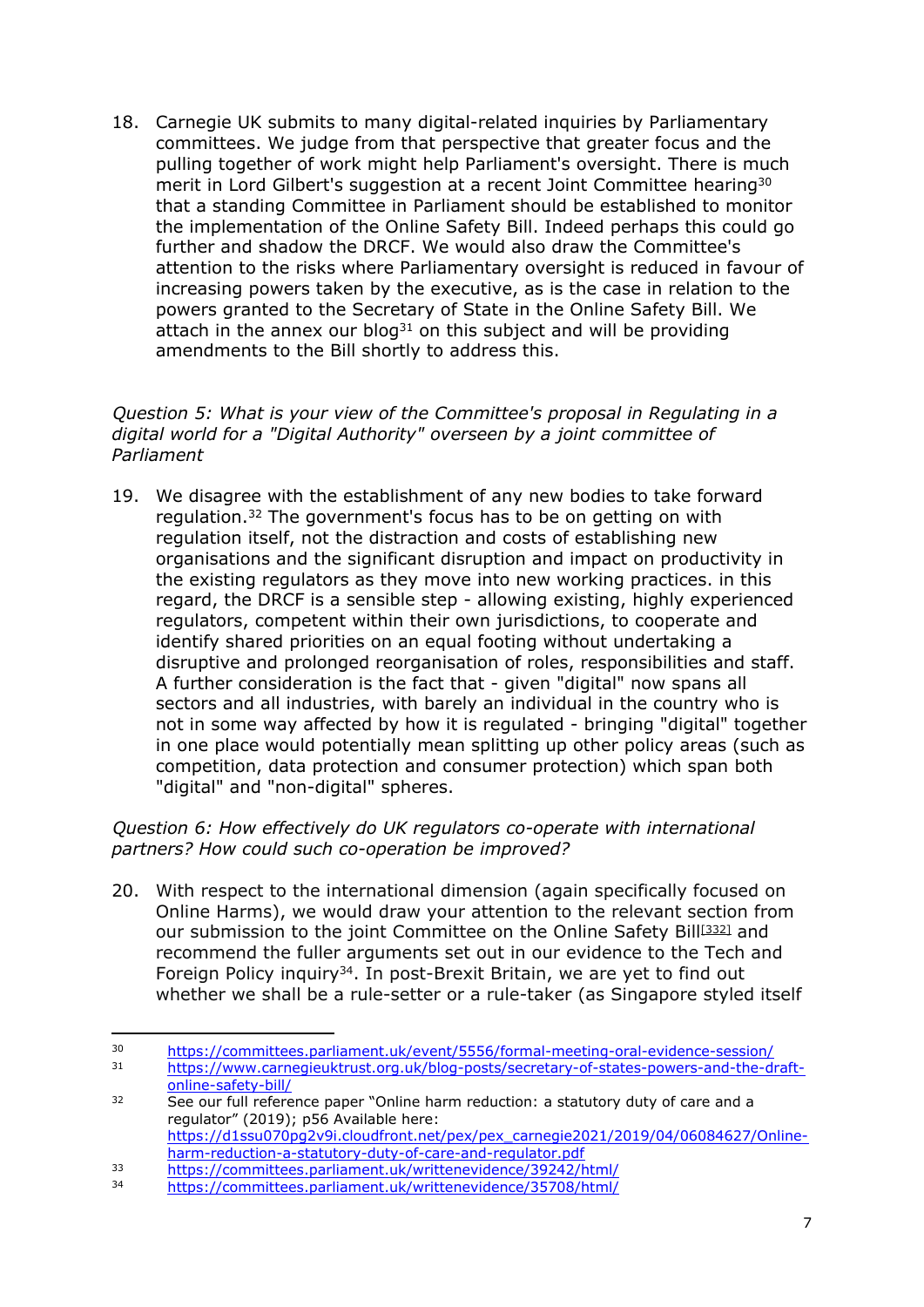decades ago). If we have aspirations to be a rule-setter, this will require assiduous work by regulators in international forums working closely with FCO to ensure they have correct Diplomatic support from posts and missions (as our evidence to the FCO committee inquiry points out the UK is lacking in diplomatic representation for digital.

*October 2021*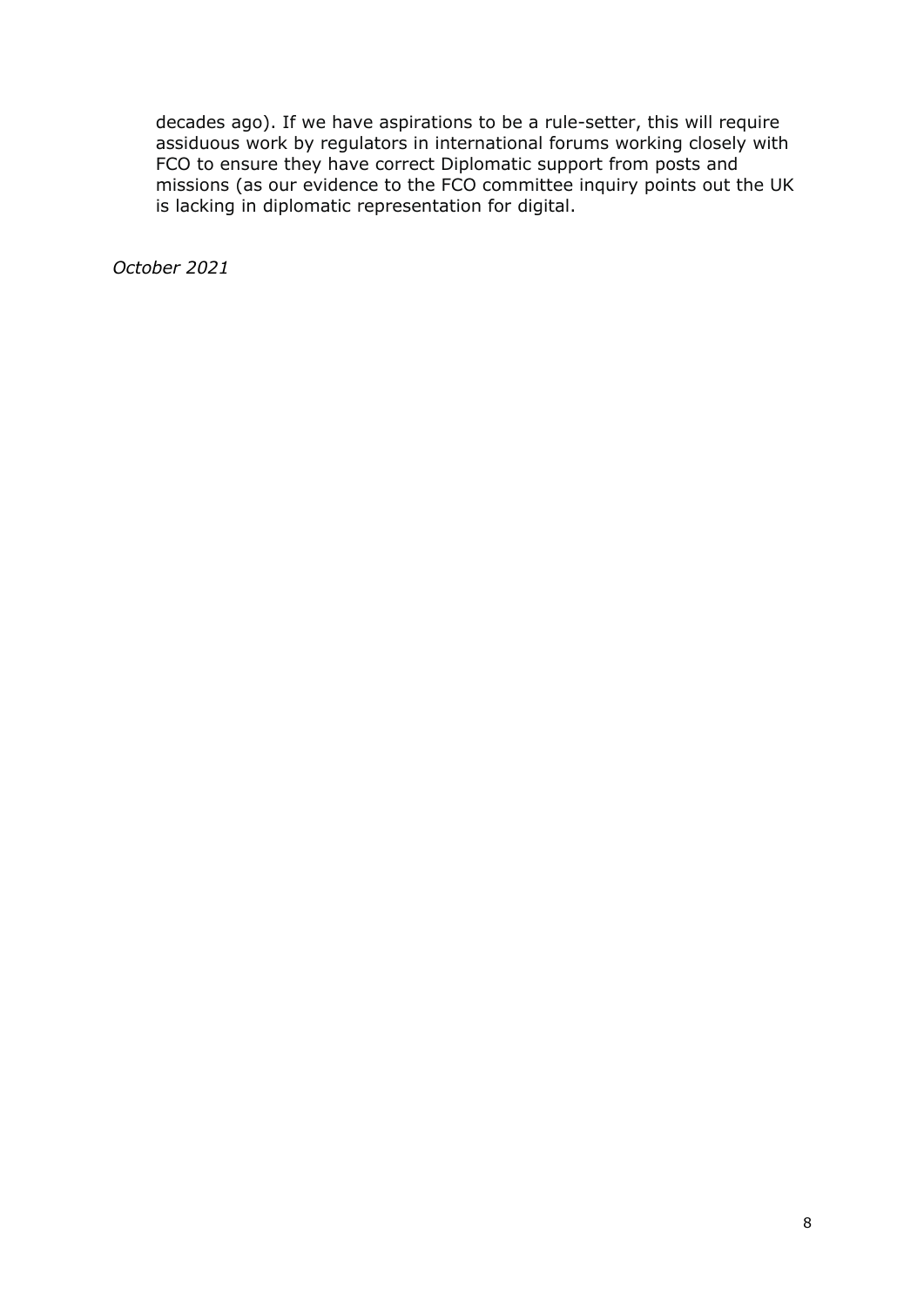# **Annex A**

**Online Harms - Interlocking Regulation** (blog published 10 September 2020)<sup>35</sup>

The statutory duty of care approach to online harms gives regulators a new route to protect the vulnerable and make markets work better where social media might have caused harm. The statutory duty approach focuses on systemic issues with social media services rather than individual complaints or breaches. Many regulators encounter the use of social media to breach rules they administer and these could also constitute breaches of the statutory duty of care at a systemic level. The Online Harms White Paper uses the example of social media to sell knives or other age-restricted goods to minors – and the problems might be more effectively dealt with through that route. While action on individual user complaints remains with these regulators, enforcement of the statutory duty of care lies with OFCOM, the government's likely online harm regulator. To avoid overburdening OFCOM, provide a simple path for the other regulators and certainty for companies and victims, some sort of process is needed to manage the interlocking of regulatory regimes.

This blog post proposes a system of regulatory interlock based on existing principles of regulatory co-operation, which is light touch and maintains focus on systemic issues not individual cases. Over the operational lifetime of Online Harms legislation there will be pressure to add (and possibly remove) issues to the scope of regulation – describing a system at the outset provides for orderly growth or shrinkage. We also suggest issues that require further thought which we will deal with in subsequent posts.

## **Online Harms Regime**

We refer in this document to the regime we set out with Carnegie UK Trust in a draft Bill<sup>36</sup> in late 2019 which proposed amendments to the Communications Act 2003. The Carnegie model is of online platform services subject to a statutory duty of care to prevent reasonably foreseeable harms arising to people as a result of the operation of those services. OFCOM is the regulator we proposed to enforce this systemic regime. A systemic regime does not generally deal with individual cases but looks at service design and business operation. The government's Online Harms White Paper<sup>37</sup> sets out a similar regime.

## **Context**

All of life (if not everyone in the world) is on the Internet, and even more specifically on social media platforms. "In real life" Parliament has created many specialist regulatory systems to prevent harm to people and make markets work better in many sectors – for example, food, trading standards, financial services, or elections. These specialist regimes complement and sometimes engage both

<sup>36</sup> [C:\Users\maeve\AppData\Local\Packages\microsoft.windowscommunicationsapps\\_](file:///C:/Users/maeve/AppData/Local/Packages/microsoft.windowscommunicationsapps_8wekyb3d8bbwe/LocalState/Files/S0/409/Attachments/-%20https:/www.carnegieuktrust.org.uk/publications/draft-online-harm-bill/) [8wekyb3d8bbwe\LocalState\Files\S0\409\Attachments\](file:///C:/Users/maeve/AppData/Local/Packages/microsoft.windowscommunicationsapps_8wekyb3d8bbwe/LocalState/Files/S0/409/Attachments/-%20https:/www.carnegieuktrust.org.uk/publications/draft-online-harm-bill/) [https:\www.carnegieuktrust.org.uk\publications\draft-online-harm-bill\](file:///C:/Users/maeve/AppData/Local/Packages/microsoft.windowscommunicationsapps_8wekyb3d8bbwe/LocalState/Files/S0/409/Attachments/-%20https:/www.carnegieuktrust.org.uk/publications/draft-online-harm-bill/)

<sup>35</sup> <https://www.carnegieuktrust.org.uk/blog-posts/online-harms-interlocking-regulation/><br>36 Cillions magyar (AppData) Local Backages microsoft windowscommunicationsapps

<sup>37</sup> [https://www.gov.uk/government/consultations/online-harms-white-paper/public](https://www.gov.uk/government/consultations/online-harms-white-paper/public-feedback/online-harms-white-paper-initial-consultation-response)[feedback/online-harms-white-paper-initial-consultation-response](https://www.gov.uk/government/consultations/online-harms-white-paper/public-feedback/online-harms-white-paper-initial-consultation-response)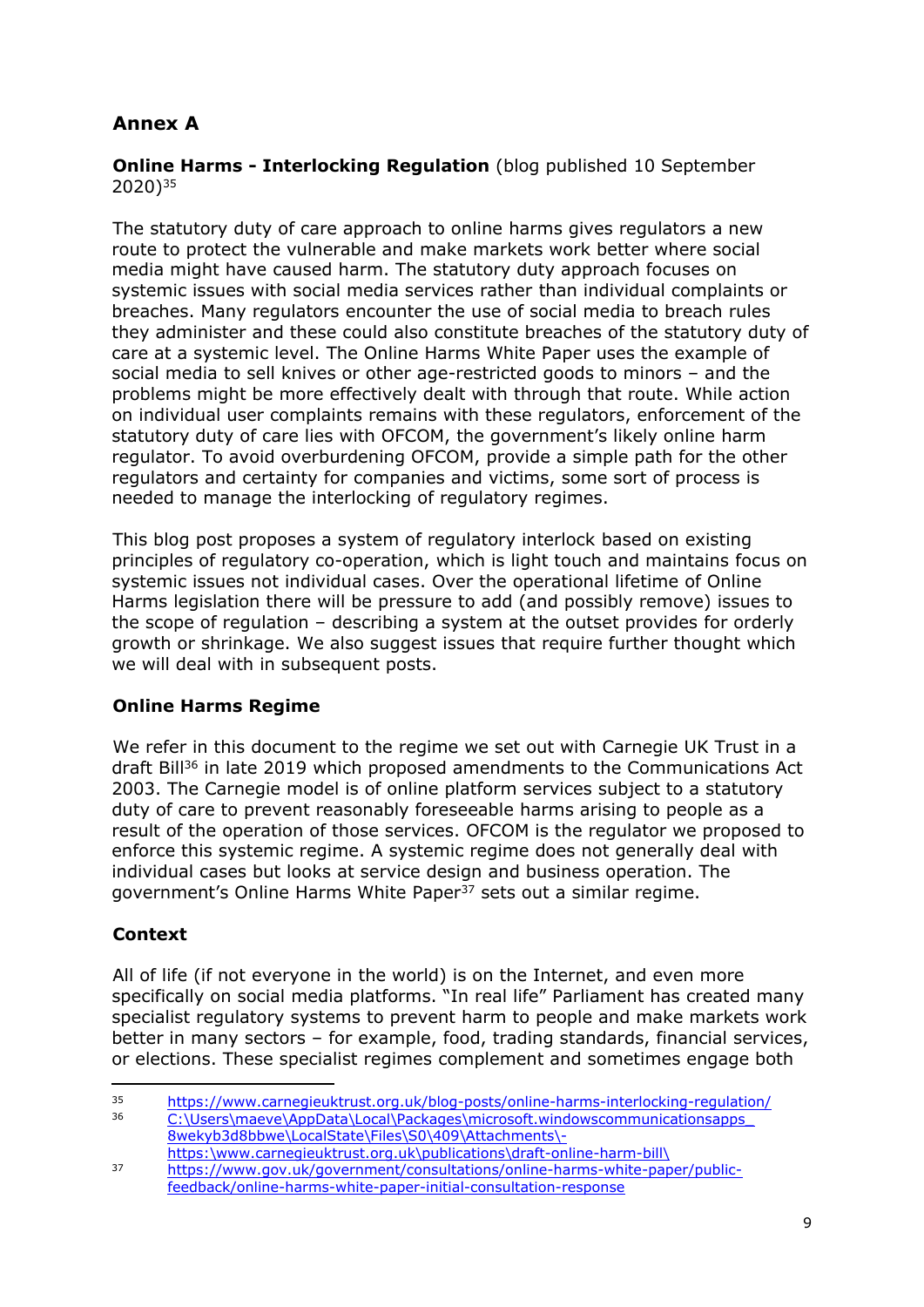the criminal and civil law. The way social media have been designed or are operated sometimes make it hard for these regulatory regimes to protect people and allow markets to function. Regulators complain that they do not have a route to influence social media platforms in relation to the operation of their regimes<sup>38</sup> even when harm appears to be being caused by the operation of social media services. The e-commerce directive (which the UK appears likely to retain after Brexit) specifically allows duties of care to be imposed upon service providers.

How does a general online harm regulator like Ofcom and the companies subject to the duty, address harms evidenced or foreseen in other specialist regulatory regimes? We know from Ofcom research<sup>39</sup> that the top four online harms experienced by adults (spam, fraud/scams, hacking/security, data/privacy) all are addressed in part by other regimes (criminal, regulatory and civil). This data suggests that those regimes are not working well.

Conversely, how can OFCOM, the general online harm regulator tap into the expertise of specialist regulators? How do the specialist regulators identifying online harms tap into the statutory duty of care? There are of course precedents from other areas of regulation for systems of nominating lead regulators and regulators working together<sup>40</sup> and OFCOM already works with many other regulators in many different ways from full concurrency to simple co-ordination. From these examples, we have developed a model for interlocking regulation.

## **Interlocking regulation**

We propose a mechanism that allows or requires regulators to work together on issues that fall within a specialist regime but also constitute or contribute to harm within the online harms regime. Allowing formal 'interlocking regulation' would help both victims and social media companies have more certainty about how regimes work than an ad hoc approach. In such a system, OFCOM should only be considering evidence of *systemic* harms presented by another regulator, *not adjudicating an individual fraud, scam or other case*, which remains the responsibility of a specialist regulator.

### *As part of the online harms, legislation Ofcom would be obliged to consider complaints about systemic issues from regulators designated in legislation***.**

National regulators such as the Financial Conduct Authority or the Food Standards Agency would likely be on the list which could be added to from time to time by statutory instrument. Where many regulators operate in parallel at a local level, such as Trading Standards Services (TSS) then OFCOM could follow a process analogous to the Regulatory Enforcement and Sanctions Act (RESA) and ask Trading Standards services to nominate a body to raise systemic issues on behalf of all TSSs. Some regulators do have the competence to act systemically on social media services – notably the ICO and CMA. These regulators would not

<sup>&</sup>lt;sup>38</sup> For example, see evidence given to the Home Affairs Select Committee on 3 June 2020 by the City of London Police and the National Economic Crime Centre

<https://www.parliamentlive.tv/Event/Index/6f8da59b-0daf-473d-90f7-4dde9509dfc7> <sup>39</sup> See page 45 of chart pack [https://www.ofcom.org.uk/research-and-data/internet-and-on](https://www.ofcom.org.uk/research-and-data/internet-and-on-demand-research/internet-use-and-attitudes/internet-users-experience-of-harm-online)[demand-research/internet-use-and-attitudes/internet-users-experience-of-harm-online](https://www.ofcom.org.uk/research-and-data/internet-and-on-demand-research/internet-use-and-attitudes/internet-users-experience-of-harm-online)

<sup>40</sup> See for instance <http://www.legislation.gov.uk/ukpga/2008/13/contents>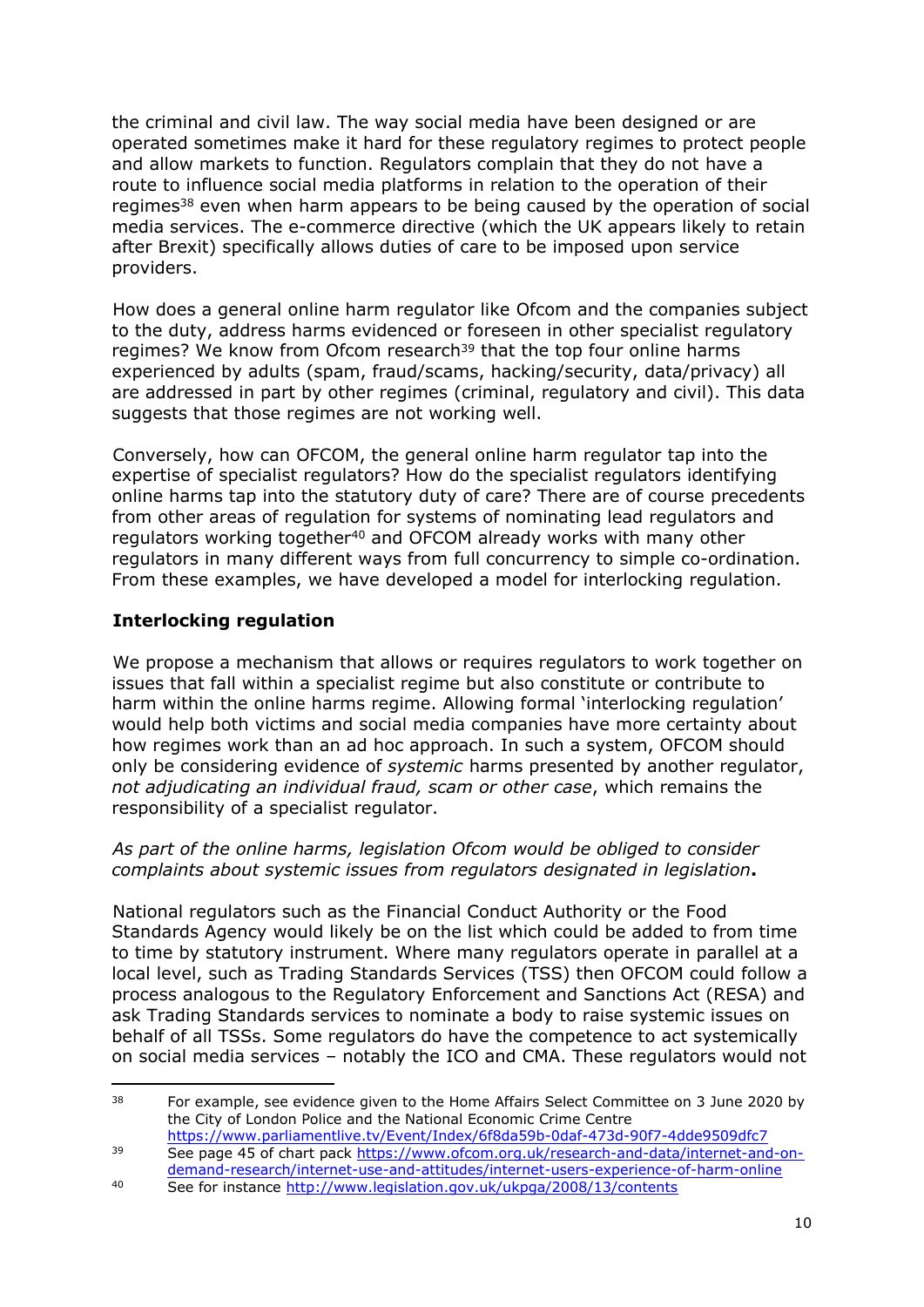need to use this mechanism because of this competence; the existing mechanisms for cooperation/concurrence will continue unaffected.

*Ofcom would be empowered to determine the details of the process, including format of a complaint process, supporting evidence etc.* The essential elements of any such process would indicate the nature of the problem, together with evidence of level of incidence and how it arises. It may be that the specialist regulator could suggest which elements of the regulated service are contributing to the problem, but that determination lies in OFCOM's remit. The specialist regulator should demonstrate evidence of dialogue with the regulated service, even if that is one-sided, and set out an assertion of the systemic issue enabling the harm to happen.

The process could work like this: a local TSS identifies cases of a type of scam perpetrated repeatedly using a social media platform that has led to complaints through their regulatory regime and harm to customers. The TSS has raised this with the online harms regulated platform but the scam continues; insofar as the platform has made any attempt to deal with the issue it has been unsuccessful. The TSS suspects that there is a systemic failure to prevent harm, perhaps with weak KYC allowing repeat offences from scammers (as they republish on the platform under another name after being shut down) or a perpetrator is using the system as intended and causing harm (e.g. targeting ads to vulnerable groups), but the platform operator had not thought this through at the design stage. The TSS presents this in a dossier to OFCOM through the nominated route to begin a dialogue with OFCOM about the alleged systemic problems leading to harm. OFCOM's role is to examine this systemic issue only. OFCOM does not adjudicate individual cases/instances of harm. *The burden is on the specialist regulator to present the case clearly enough with sufficient evidence that OFCOM can assess the strength of the case and have enough information to understand the nature of the problem.*

*An effective interlocking regulatory approach reduces the load on OFCOM – and they would not have to maintain a standing force of experts in areas covered by other regulatory regimes as they might under concurrency of powers.* It provides a manageable route for OFCOM to work with other regulators building on its track record of regulatory co-operation. Current OFCOM enforcement guidelines allow it to launch investigations on receipt of information from other regulators and even to consider whether other regulators should do an investigation instead.<sup>41</sup> OFCOM also has concurrent Competition Act powers over postal and communications markets and experience liaising with the CMA. The new Digital

<sup>41</sup> OFCOM 'Enforcement Guidelines for Regulatory Investigation' includes references to other regulators as being alternative routes of action and sources of information that might trigger an investigation 'whether there are other alternative proceedings that are likely to achieve the same ends, or deal with the same issues, as the potential investigation. This could include, for example, whether other agencies may be better placed to investigate the complaint or whether planned market reviews may address the potential harm;' … 'and in response to information provided to us by other bodies (for example, where other regulatory bodies, MPs, consumer organisations or the press draw our attention to complaints they have received about a particular issue). [https://www.ofcom.org.uk/\\_\\_data/assets/pdf\\_file/0015/102516/Enforcement-guidelines](https://www.ofcom.org.uk/__data/assets/pdf_file/0015/102516/Enforcement-guidelines-for-regulatory-investigations.pdf)[for-regulatory-investigations.pdf](https://www.ofcom.org.uk/__data/assets/pdf_file/0015/102516/Enforcement-guidelines-for-regulatory-investigations.pdf) Recently the ICO, CMA and Ofcom have announced a Digital Regulation Co-operation Forum [\(https://www.gov.uk/government/publications/digital-regulation-cooperation-forum\)](https://www.gov.uk/government/publications/digital-regulation-cooperation-forum)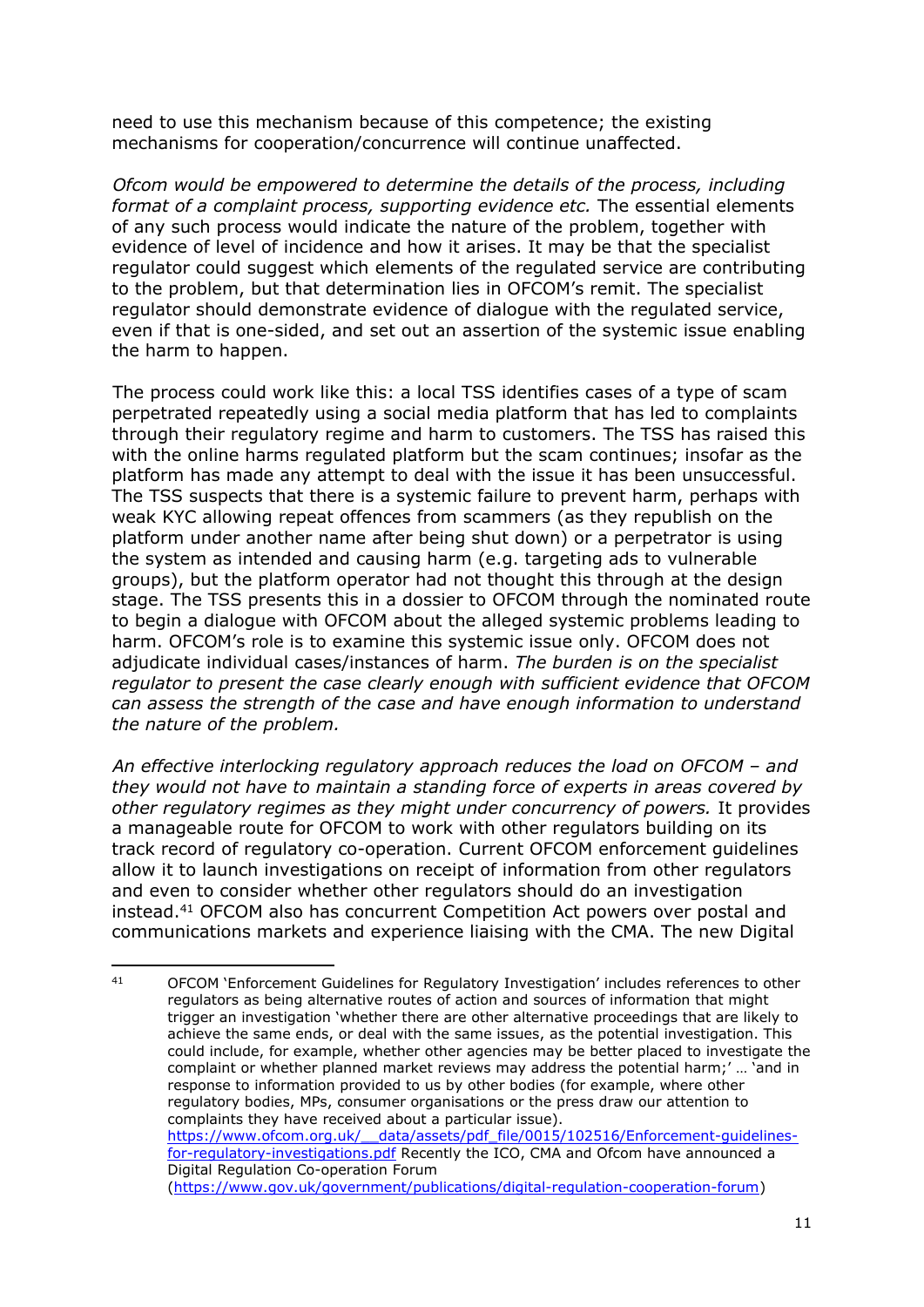Regulation Cooperation Forum arising from the CMA report into digital advertising markets, heralds a new, substantial area of regulatory co-operation. The regulatory interlock process could feed into the new Forum or vice versa. This regulatory interlock approach would fit into the Carnegie draft Bill. The draft Bill does not limit the scope of harms. To allow for regulatory interlock on systemic issues as above requires a clause that requires OFCOM to define after consultation a process to receive and assess evidence from regulators established in law of systemic harms arising from the operation of regulated services. This could be similar to draft clause 8 where a 'super complaint' process is described. While the super complaint mechanism is different from regulatory interlock, it does provide a point where recognised civil society actors can formally interact with the regulatory system. In this, there are similarities between the mechanisms.

*The government suggests in the White Paper and the interim response that 'consumer' harms would be excluded. It has been explained to us that this is due to perceived complexity of OFCOM's task. We suggest that the model above removes concerns about complexity and would fit well with the government's commitment to a systemic approach which we understand might not define harms on the face of the Bill. If there is no limitation on scope of harms, then a clause as described above could enable interlock in a manageable way.*

[ENDS]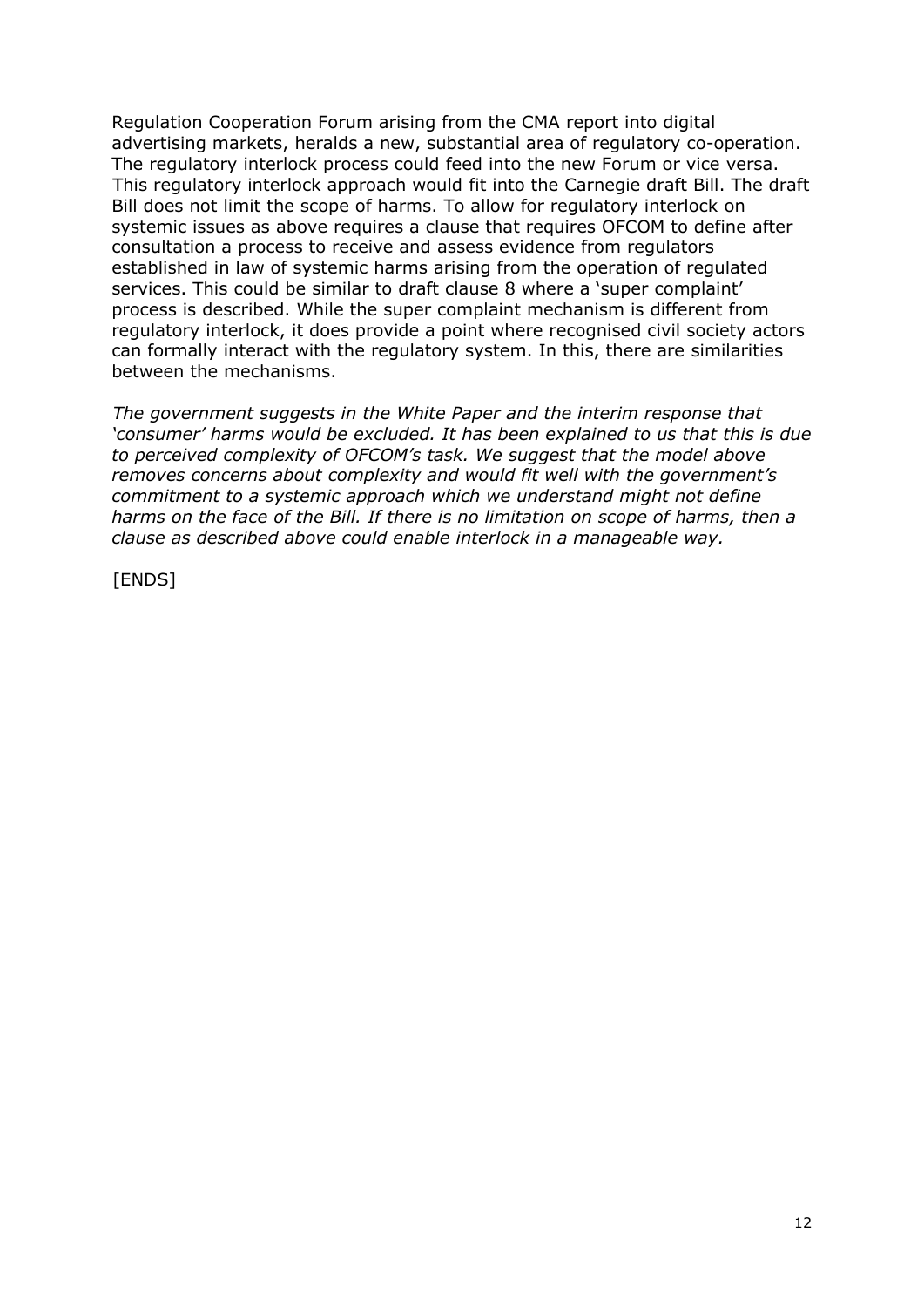## **ANNEX B**

**Secretary of State's powers and the draft online safety Bill** (blog published: 14th September 2021)<sup>42</sup>

*The draft Online Safety Bill gives too many powers to the Secretary of State over too many things.*[1] *This is a rare point of unity between safety campaigners, who want tough legislation to address hate crime, mis/disinformation and online abuse*[2] *and radical free speech campaigners who oppose much of the Bill.*

To meet the UK's international commitments on free speech in media regulation, the independence of the regulator from Government is fundamental. This boundary between the respective roles of the Government and the regulator in most Western democracies is well-established. The United Kingdom is party to a Council of Europe declaration<sup>43</sup> that states that national rules for a broadcasting regulator should:

"*Avoid that regulatory authorities are under the influence of political power.*"

The United Kingdom was also party to a 2013 joint statement on freedom of expression between the Organisation for Security and Co-operation in Europe (OSCE) (of which the UK is a participant), the Office of the United Nations High Commissioner on Human Rights, the Organisation of American States and the African Commission on Human and Peoples' Rights. In that statement, <sup>44</sup> made at a time of great international regulatory change due to the move to digital transmission, the United Kingdom also agreed that:

*"While key policy decisions regarding the digital terrestrial transition need to be taken by Government, implementation of those decisions is legitimate only if it is undertaken by a body which is protected against political, commercial and other forms of unwarranted interference, in accordance with international human rights standards (i.e. an independent regulator)."*

The United Kingdom has been a leading exemplar of the independent regulator approach. In the Communications Act 2003, Parliament set OFCOM a list of objectives for setting its standards codes, <sup>45</sup> then leaves OFCOM to set the codes without further interference or even having to report back to Parliament. This is a good demonstration of the balance referred to in the OSCE statement. Parliament and government set high-level objectives in legislation then do not interfere in how the regulator does its day-to-day business.

With the Digital Economy Act 2017,<sup>46</sup> Parliament agreed that Government could direct OFCOM, but that power was limited to exclude OFCOM's content rules. The Wireless Telegraphy Act 2006 powers of direction<sup>47</sup> also do not touch content.

<sup>42</sup> [https://www.carnegieuktrust.org.uk/blog-posts/secretary-of-states-powers-and-the-draft](https://www.carnegieuktrust.org.uk/blog-posts/secretary-of-states-powers-and-the-draft-online-safety-bill/)[online-safety-bill/](https://www.carnegieuktrust.org.uk/blog-posts/secretary-of-states-powers-and-the-draft-online-safety-bill/)

<sup>43&</sup>lt;br>[https://search.coe.int/cm/Pages/result\\_details.aspx?ObjectId=09000016804e0322](https://search.coe.int/cm/Pages/result_details.aspx?ObjectId=09000016804e0322)

<sup>44</sup> <https://www.osce.org/files/f/documents/e/0/101257.pdf><br>45 https://www.logiclation.gov.uk/ukpgs/2002/21/section/2

<sup>45</sup> <https://www.legislation.gov.uk/ukpga/2003/21/section/319>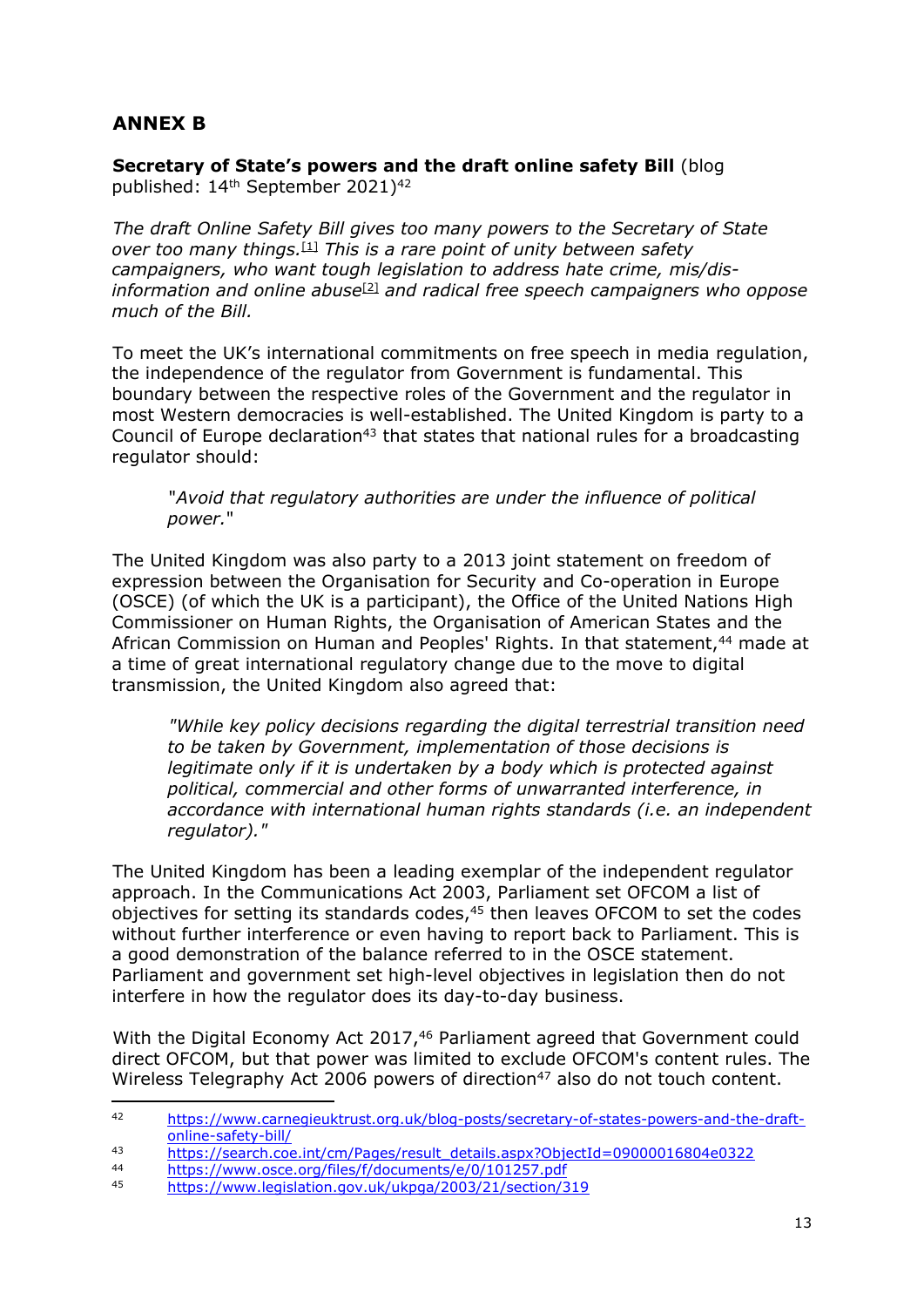Unfortunately the draft Online Safety Bill deviates from these sound principles and allows the Secretary of State to interfere with OFCOM's independence on content matters in four principal areas. The draft Bill gives the Secretary of State relatively unconstrained powers to:

- set strategic priorities which OFCOM must take into account (cl 109 and cl 57)
- set priority content in relation to each of the safety duties (cl 41 and 47)
- direct OFCOM to make amendments to their codes to reflect Government policy (cl 33)
- give guidance to OFCOM on the exercise of their functions and powers (cl 113).

The UK Government has not explained why the Secretary of State needs these powers. We propose that the draft Online Safety Bill provisions relating to these powers should be amended to create a more conventional balance between democratic oversight and regulatory independence to underpin freedom of expression.

## **Parliament and Government set OFCOM's initial priorities**

Parliament and Government, working with the traditional checks and balances, should be able to set broad priorities for OFCOM's work on preventing harm. We understand that OFCOM would also welcome initial prioritisation, as would regulated companies. Victims' groups also want reassurance the harms that oppress them will be covered by the legislation. Parliament will want to be confident in what OFCOM will do with the powers being delegated to it.

However, the Secretary of State's powers should not cross the line in the Digital Economy Act and permit the Government to direct OFCOM on content matters through Statutory Instruments (SIs). Clauses 109 and 57 do so on strategy (albeit with some Parliamentary oversight in cl 110) and cl 41 and cl 47 on Priority Content. These extensive powers enable detailed government influence on the implementation of policy, potentially influencing decisions that impact content, and undermine OFCOM's independence.

A better balance can be struck between Parliament and the executive in setting priorities that maintain OFCOM's independence. We suggest examining the issue in two parts: regime start up; and response to issues during operation. The draft Bill should be amended so that:

 the Secretary of State specifies (with supporting research) the initial outcomes they seek to address and 'priority content' on the face of

<sup>46</sup> <https://www.legislation.gov.uk/ukpga/2017/30/contents><br>47 https://www.legislation.gov.uk/ukpga/2006/26/section/E

<sup>47</sup> <https://www.legislation.gov.uk/ukpga/2006/36/section/5>